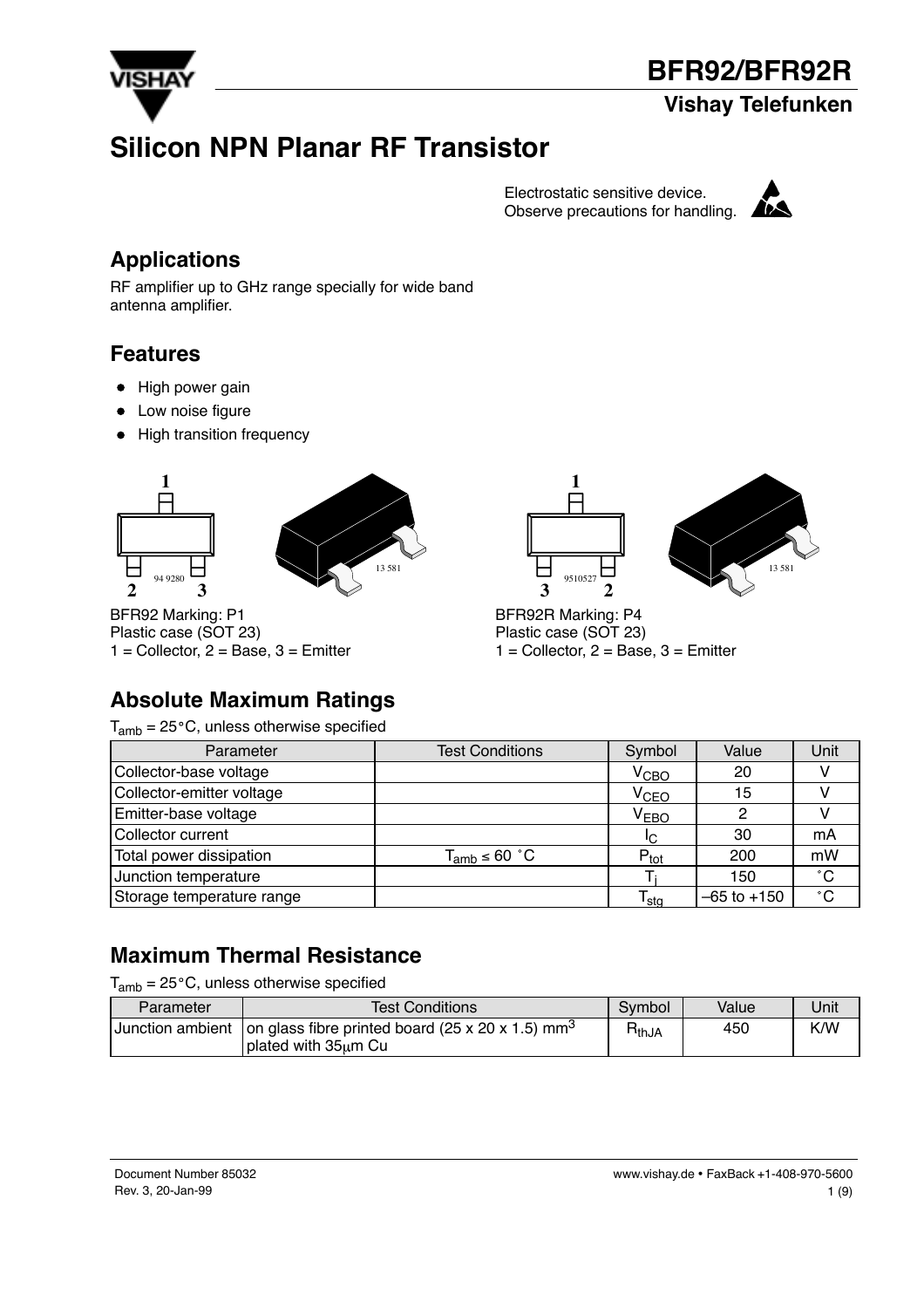# **Vishay Telefunken**



### **Electrical DC Characteristics**

 $T_{amb} = 25^{\circ}$ C, unless otherwise specified

| Parameter                                                    | <b>Test Conditions</b>         | <b>Typ</b>            | Max | Unit |     |    |
|--------------------------------------------------------------|--------------------------------|-----------------------|-----|------|-----|----|
| Collector cut-off current                                    | $V_{CF}$ = 20 V, $V_{BF}$ = 0  | <sup>I</sup> CES      |     |      | 100 | μA |
| Collector-base cut-off current                               | $V_{CB} = 10 V, I_F = 0$       | <b>ICBO</b>           |     |      | 100 | nA |
| Emitter-base cut-off current                                 | $V_{FB} = 2 V, I_C = 0$        | <b>IEBO</b>           |     |      | 10  | μA |
| Collector-emitter breakdown voltage $ I_C = 1$ mA, $I_B = 0$ |                                | V <sub>(BR)</sub> CEO | 15  |      |     |    |
| DC forward current transfer ratio                            | $V_{CF}$ = 10 V, $I_C$ = 14 mA | $n_{\text{FF}}$       | 25  | 50   | 150 |    |

## **Electrical AC Characteristics**

 $T_{amb} = 25^{\circ}$ C, unless otherwise specified

| Parameter                                                | <b>Test Conditions</b>                                                                                                     | Symbol          | <b>Min</b> | Typ  | Max | Unit       |
|----------------------------------------------------------|----------------------------------------------------------------------------------------------------------------------------|-----------------|------------|------|-----|------------|
| <b>Transition frequency</b>                              | $V_{CE}$ = 10 V, I <sub>C</sub> = 14 mA, f = 500 MHz                                                                       | fт              |            | 5    |     | <b>GHz</b> |
| Collector-base capacitance                               | $V_{CB}$ = 10 V, f = 1 MHz                                                                                                 | $C_{cb}$        |            | 0.4  |     | pF         |
| Collector-emitter capacitance                            | $V_{CF}$ = 10 V, f = 1 MHz                                                                                                 | $C_{ce}$        |            | 0.15 |     | pF         |
| Emitter-base capacitance                                 | $V_{FB} = 0.5 V$ , f = 1 MHz                                                                                               | $C_{eb}$        |            | 1.3  |     | pF         |
| Noise figure                                             | $V_{CE}$ = 10 V, I <sub>C</sub> = 2 mA, Z <sub>S</sub> = 50 $\Omega$ ,<br>$f = 500$ MHz                                    | F               |            | 2.2  |     | dB         |
| Power gain                                               | $V_{CF}$ = 10 V, $I_C$ = 14 mA, $Z_L$ = $Z_{Lopt}$ ,<br>$f = 500$ MHz                                                      | $G_{\text{pe}}$ |            | 19.5 |     | dB         |
|                                                          | $V_{CE}$ = 10 V, I <sub>C</sub> = 14 mA, Z <sub>L</sub> = Z <sub>Lopt</sub> ,<br>$f = 800$ MHz                             | $G_{pe}$        |            | 14   |     | dB         |
| Linear output voltage – two<br>tone intermodulation test | $V_{CF}$ = 10 V, I <sub>C</sub> = 14 mA, $d_{IM}$ = 60 dB,<br>$f_1 = 806$ MHz, $f_2 = 810$ MHz,<br>$Z_S = Z_1 = 50 \Omega$ | $V_1 = V_2$     |            | 110  |     | mV         |
| Third order intercept point                              | $V_{CF}$ = 10 V, I <sub>C</sub> = 14 mA, f = 800 MHz                                                                       | IP <sub>3</sub> |            | 23.5 |     | dBm        |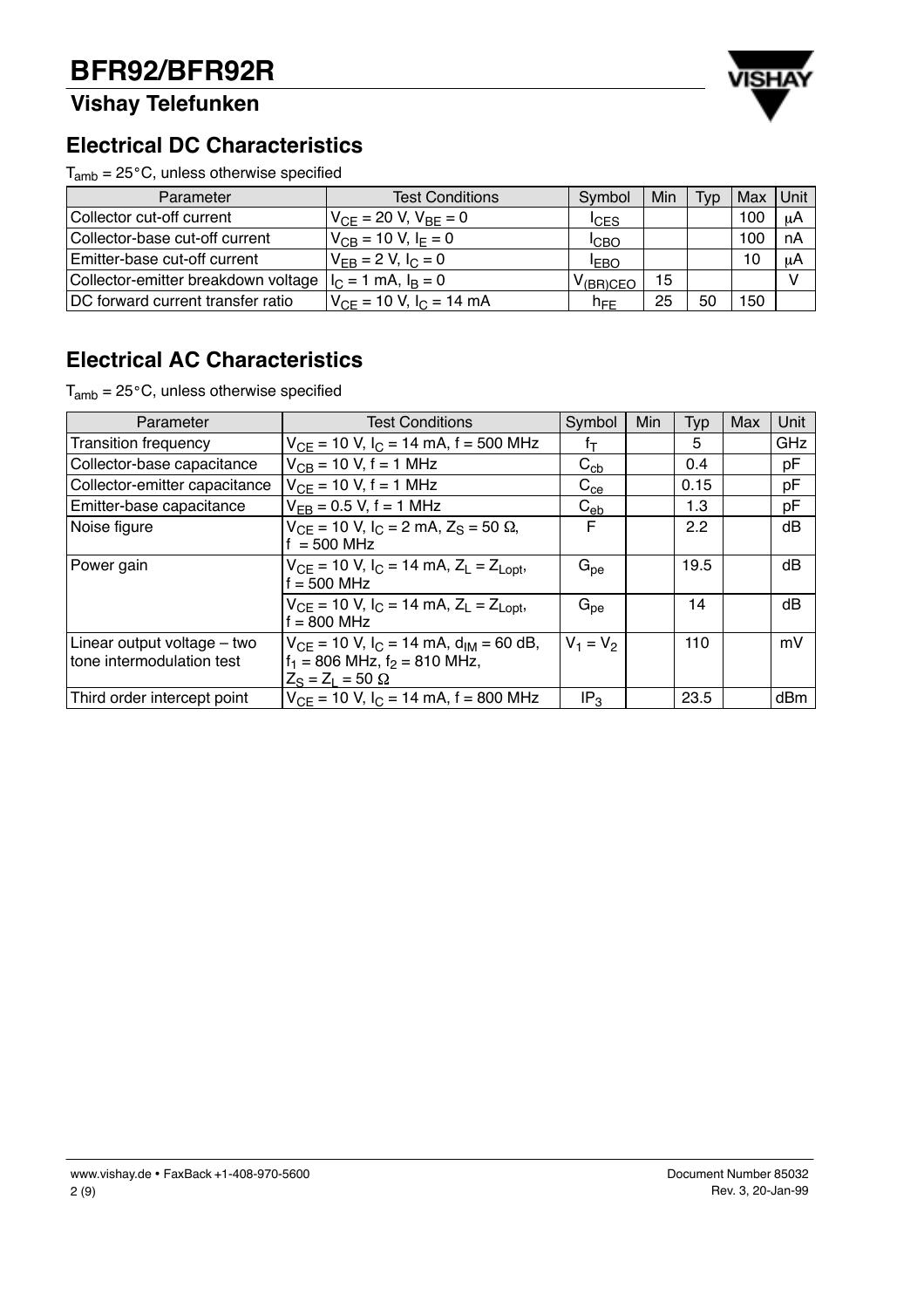

**Vishay Telefunken**

# **Common Emitter S–Parameters**

**VISHAY** 

|  |  |  |  |  |  | $\textnormal{Z}_\textnormal{0}$ = 50 $\Omega$ , T <sub>amb</sub> = 25°C, unless otherwise specified |  |
|--|--|--|--|--|--|-----------------------------------------------------------------------------------------------------|--|
|--|--|--|--|--|--|-----------------------------------------------------------------------------------------------------|--|

|             |                |       | <b>S11</b>               |            | S <sub>21</sub>          |            | S <sub>12</sub>   |            | S <sub>22</sub>   |            |
|-------------|----------------|-------|--------------------------|------------|--------------------------|------------|-------------------|------------|-------------------|------------|
| $V_{CE}$ /V | $I_C$ /mA      | f/MHz | <b>LIN</b><br><b>MAG</b> | <b>ANG</b> | <b>LIN</b><br><b>MAG</b> | <b>ANG</b> | LIN<br><b>MAG</b> | <b>ANG</b> | LIN<br><b>MAG</b> | <b>ANG</b> |
|             |                |       |                          | deg        |                          | deg        |                   | deg        |                   | deg        |
|             |                | 100   | 0.874                    | $-27.5$    | 6.36                     | 158.2      | 0.032             | 74.7       | 0.959             | $-9.9$     |
|             |                | 300   | 0.668                    | $-74.2$    | 4.86                     | 125.0      | 0.073             | 54.4       | 0.793             | $-21.4$    |
|             |                | 500   | 0.501                    | $-107.9$   | 3.59                     | 104.4      | 0.089             | 47.0       | 0.677             | $-24.1$    |
|             |                | 800   | 0.385                    | $-143.1$   | 2.48                     | 86.2       | 0.103             | 47.5       | 0.612             | $-24.5$    |
|             | $\overline{c}$ | 1000  | 0.361                    | $-160.4$   | 2.08                     | 77.5       | 0.113             | 50.4       | 0.602             | $-25.9$    |
|             |                | 1200  | 0.351                    | $-175.7$   | 1.81                     | 69.4       | 0.124             | 53.6       | 0.596             | $-28.7$    |
|             |                | 1500  | 0.371                    | 164.7      | 1.52                     | 59.0       | 0.145             | 58.1       | 0.581             | $-33.8$    |
|             |                | 1800  | 0.386                    | 146.8      | 1.32                     | 50.2       | 0.170             | 61.6       | 0.569             | $-38.6$    |
|             |                | 2000  | 0.407                    | 136.8      | 1.23                     | 45.1       | 0.192             | 62.9       | 0.564             | $-42.1$    |
|             | 5              | 100   | 0.727                    | $-41.3$    | 12.49                    | 147.4      | 0.028             | 69.6       | 0.891             | $-16.3$    |
|             |                | 300   | 0.457                    | $-97.0$    | 7.47                     | 111.5      | 0.056             | 56.7       | 0.632             | $-25.5$    |
|             |                | 500   | 0.338                    | $-131.5$   | 4.94                     | 95.1       | 0.073             | 57.6       | 0.532             | $-23.8$    |
|             |                | 800   | 0.276                    | $-164.9$   | 3.24                     | 80.7       | 0.099             | 61.4       | 0.498             | $-21.3$    |
| 5           |                | 1000  | 0.268                    | $-179.7$   | 2.66                     | 73.6       | 0.117             | 63.1       | 0.500             | $-22.4$    |
|             |                | 1200  | 0.272                    | 168.1      | 2.29                     | 67.0       | 0.137             | 63.9       | 0.499             | $-25.2$    |
|             |                | 1500  | 0.299                    | 153.6      | 1.90                     | 57.8       | 0.167             | 64.0       | 0.486             | $-30.3$    |
|             |                | 1800  | 0.324                    | 138.7      | 1.64                     | 50.0       | 0.199             | 63.5       | 0.476             | $-34.7$    |
|             |                | 2000  | 0.345                    | 130.8      | 1.52                     | 45.1       | 0.221             | 62.6       | 0.473             | $-38.1$    |
|             |                | 100   | 0.566                    | $-56.6$    | 18.29                    | 136.5      | 0.024             | 67.9       | 0.796             | $-21.6$    |
|             |                | 300   | 0.325                    | $-116.5$   | 8.85                     | 103.0      | 0.048             | 63.4       | 0.526             | $-25.2$    |
|             |                | 500   | 0.263                    | $-149.8$   | 5.61                     | 89.8       | 0.069             | 66.1       | 0.455             | $-21.2$    |
|             |                | 800   | 0.233                    | 179.9      | 3.61                     | 77.7       | 0.101             | 68.2       | 0.441             | $-17.7$    |
|             | 10             | 1000  | 0.229                    | 167.5      | 2.95                     | 71.4       | 0.123             | 68.1       | 0.449             | $-19.1$    |
|             |                | 1200  | 0.236                    | 158.6      | 2.53                     | 65.4       | 0.146             | 67.5       | 0.453             | $-22.4$    |
|             |                | 1500  | 0.271                    | 147.4      | 2.08                     | 57.0       | 0.179             | 65.9       | 0.440             | $-27.7$    |
|             |                | 1800  | 0.294                    | 133.6      | 1.80                     | 49.6       | 0.213             | 64.0       | 0.430             | $-32.0$    |
|             |                | 2000  | 0.318                    | 126.8      | 1.66                     | 44.7       | 0.235             | 62.3       | 0.427             | $-35.5$    |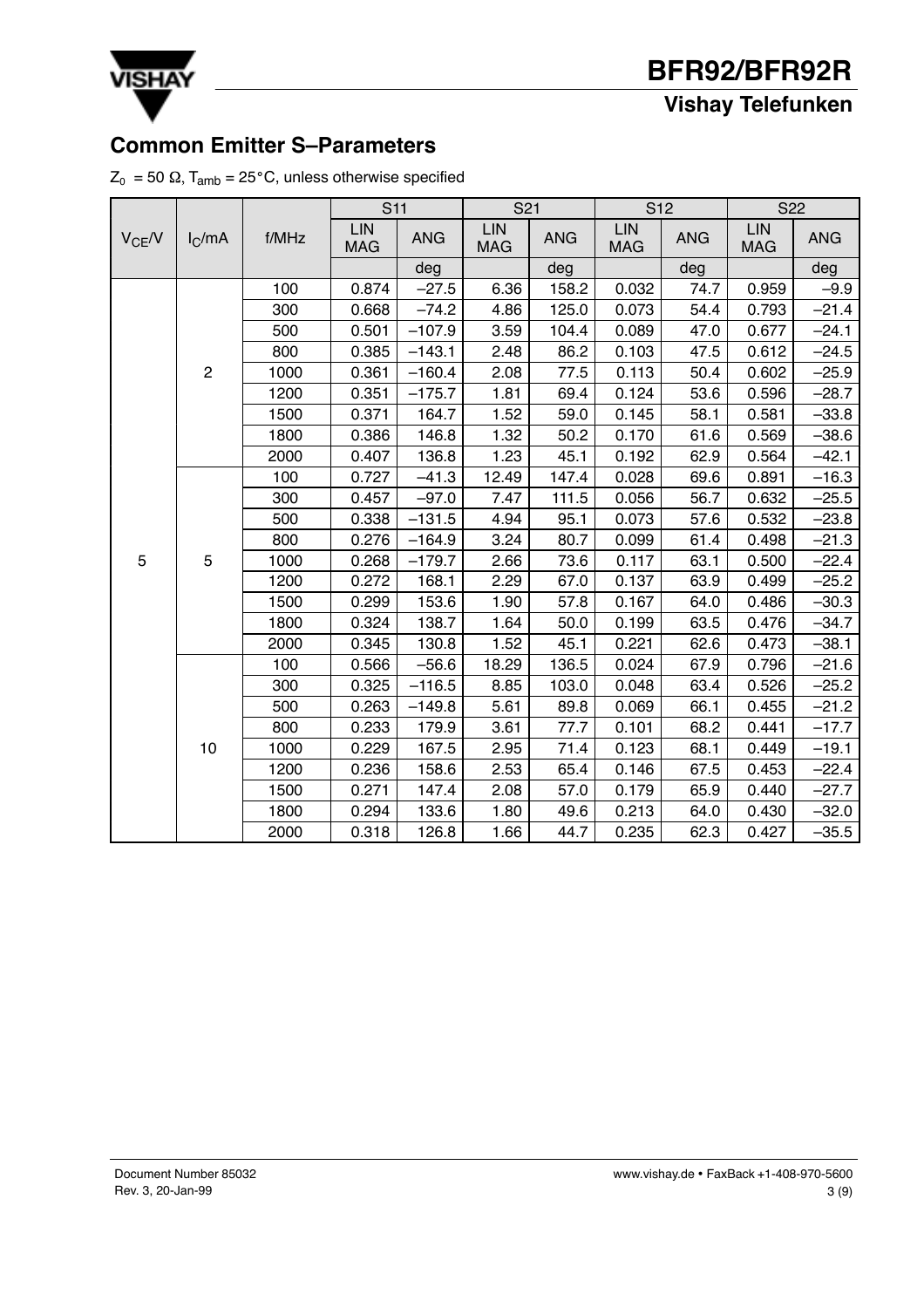# **Vishay Telefunken**



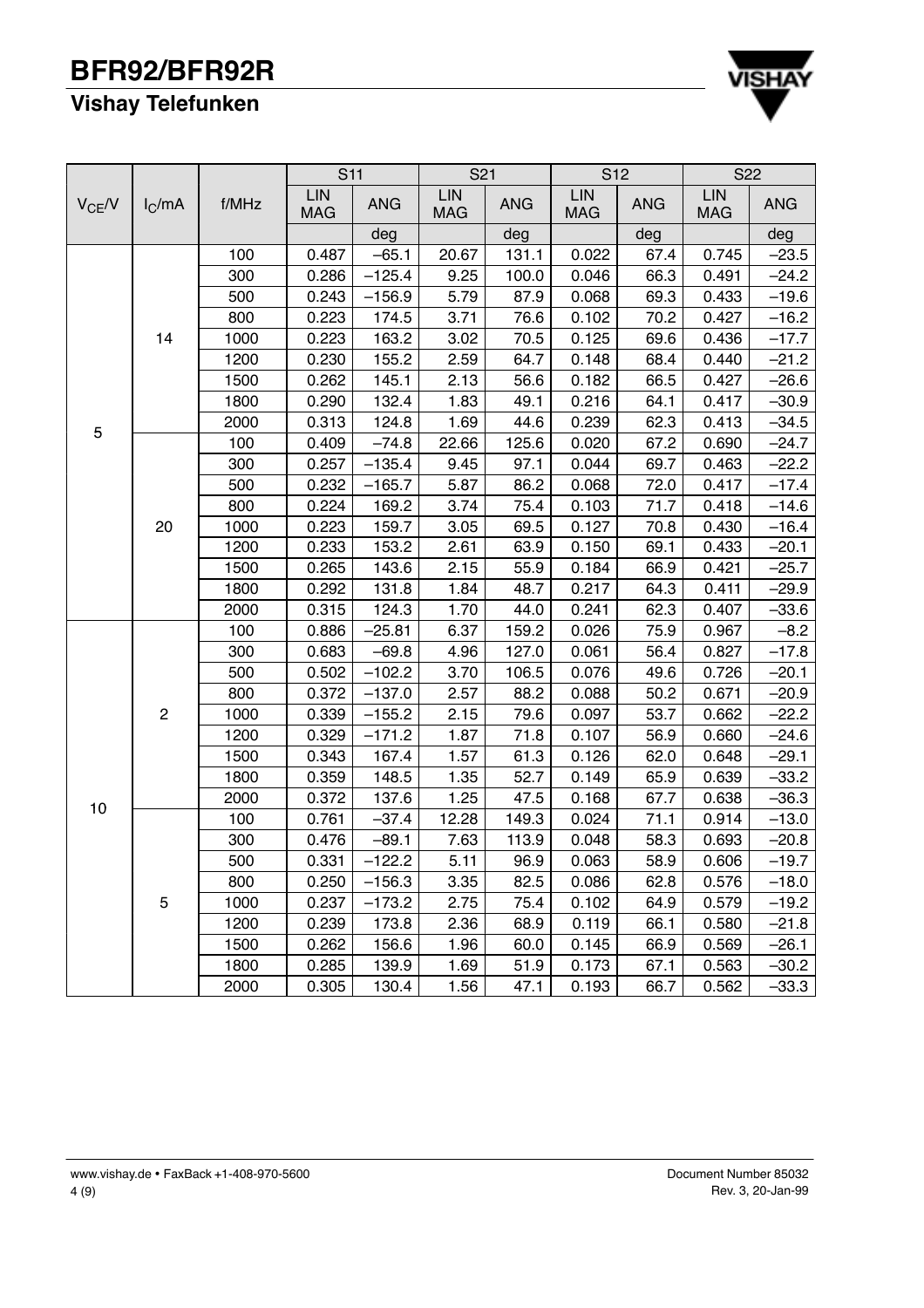

# **Vishay Telefunken**

|             |                    |       | S <sub>11</sub>          |            | S <sub>21</sub>   |            | S <sub>12</sub>   |            | S <sub>22</sub>   |            |
|-------------|--------------------|-------|--------------------------|------------|-------------------|------------|-------------------|------------|-------------------|------------|
| $V_{CE}$ /V | I <sub>C</sub> /mA | f/MHz | <b>LIN</b><br><b>MAG</b> | <b>ANG</b> | LIN<br><b>MAG</b> | <b>ANG</b> | LIN<br><b>MAG</b> | <b>ANG</b> | LIN<br><b>MAG</b> | <b>ANG</b> |
|             |                    |       |                          | deg        |                   | deg        |                   | deg        |                   | deg        |
|             |                    | 100   | 0.619                    | $-50.2$    | 18.10             | 138.8      | 0.021             | 68.8       | 0.837             | $-17.2$    |
|             |                    | 300   | 0.335                    | $-105.0$   | 9.10              | 105.0      | 0.042             | 64.0       | 0.603             | $-20.1$    |
|             |                    | 500   | 0.242                    | $-138.1$   | 5.80              | 91.4       | 0.060             | 66.7       | 0.541             | $-17.1$    |
|             |                    | 800   | 0.195                    | $-172.5$   | 3.73              | 79.1       | 0.088             | 69.0       | 0.529             | $-15.3$    |
|             | 10                 | 1000  | 0.191                    | 173.8      | 3.04              | 73.0       | 0.107             | 69.5       | 0.538             | $-16.7$    |
|             |                    | 1200  | 0.196                    | 163.2      | 2.60              | 67.2       | 0.127             | 69.3       | 0.543             | $-19.7$    |
|             |                    | 1500  | 0.226                    | 150.4      | 2.15              | 58.8       | 0.155             | 68.5       | 0.533             | $-24.3$    |
|             |                    | 1800  | 0.255                    | 134.3      | 1.85              | 51.4       | 0.184             | 67.3       | 0.526             | $-28.1$    |
|             |                    | 2000  | 0.273                    | 126.4      | 1.70              | 46.7       | 0.205             | 66.2       | 0.526             | $-31.2$    |
|             | 14                 | 100   | 0.548                    | $-56.8$    | 20.43             | 133.7      | 0.020             | 67.8       | 0.796             | $-18.5$    |
|             |                    | 300   | 0.289                    | $-111.7$   | 9.46              | 101.7      | 0.040             | 66.5       | 0.576             | $-19.0$    |
|             |                    | 500   | 0.215                    | $-145.8$   | 5.95              | 89.3       | 0.059             | 69.3       | 0.524             | $-15.8$    |
|             |                    | 800   | 0.179                    | $-178.4$   | 3.81              | 77.8       | 0.089             | 71.1       | 0.519             | $-14.1$    |
| 10          |                    | 1000  | 0.180                    | 168.9      | 3.10              | 72.0       | 0.108             | 70.8       | 0.530             | $-15.6$    |
|             |                    | 1200  | 0.188                    | 159.2      | 2.65              | 66.2       | 0.128             | 70.2       | 0.534             | $-18.7$    |
|             |                    | 1500  | 0.223                    | 148.0      | 2.19              | 58.2       | 0.158             | 68.9       | 0.526             | $-23.5$    |
|             |                    | 1800  | 0.247                    | 132.8      | 1.88              | 50.9       | 0.187             | 67.4       | 0.519             | $-27.4$    |
|             |                    | 2000  | 0.268                    | 125.7      | 1.73              | 46.4       | 0.208             | 66.1       | 0.518             | $-30.5$    |
|             |                    | 100   | 0.482                    | $-64.4$    | 22.24             | 128.1      | 0.018             | 67.5       | 0.754             | $-19.0$    |
|             |                    | 300   | 0.253                    | $-119.6$   | 9.56              | 98.8       | 0.038             | 69.0       | 0.557             | $-17.0$    |
|             |                    | 500   | 0.202                    | $-153.7$   | 5.96              | 87.3       | 0.059             | 71.7       | 0.519             | $-14.0$    |
|             |                    | 800   | 0.180                    | 176.6      | 3.79              | 76.5       | 0.089             | 72.5       | 0.521             | $-12.9$    |
|             | 20                 | 1000  | 0.179                    | 163.4      | 3.08              | 70.7       | 0.109             | 71.8       | 0.532             | $-14.9$    |
|             |                    | 1200  | 0.188                    | 156.0      | 2.63              | 65.3       | 0.129             | 70.9       | 0.536             | $-18.0$    |
|             |                    | 1500  | 0.220                    | 146.1      | 2.17              | 57.5       | 0.159             | 69.5       | 0.527             | $-22.8$    |
|             |                    | 1800  | 0.250                    | 131.5      | 1.86              | 50.2       | 0.187             | 67.8       | 0.520             | $-26.9$    |
|             |                    | 2000  | 0.276                    | 124.2      | 1.71              | 45.7       | 0.208             | 66.3       | 0.520             | $-30.1$    |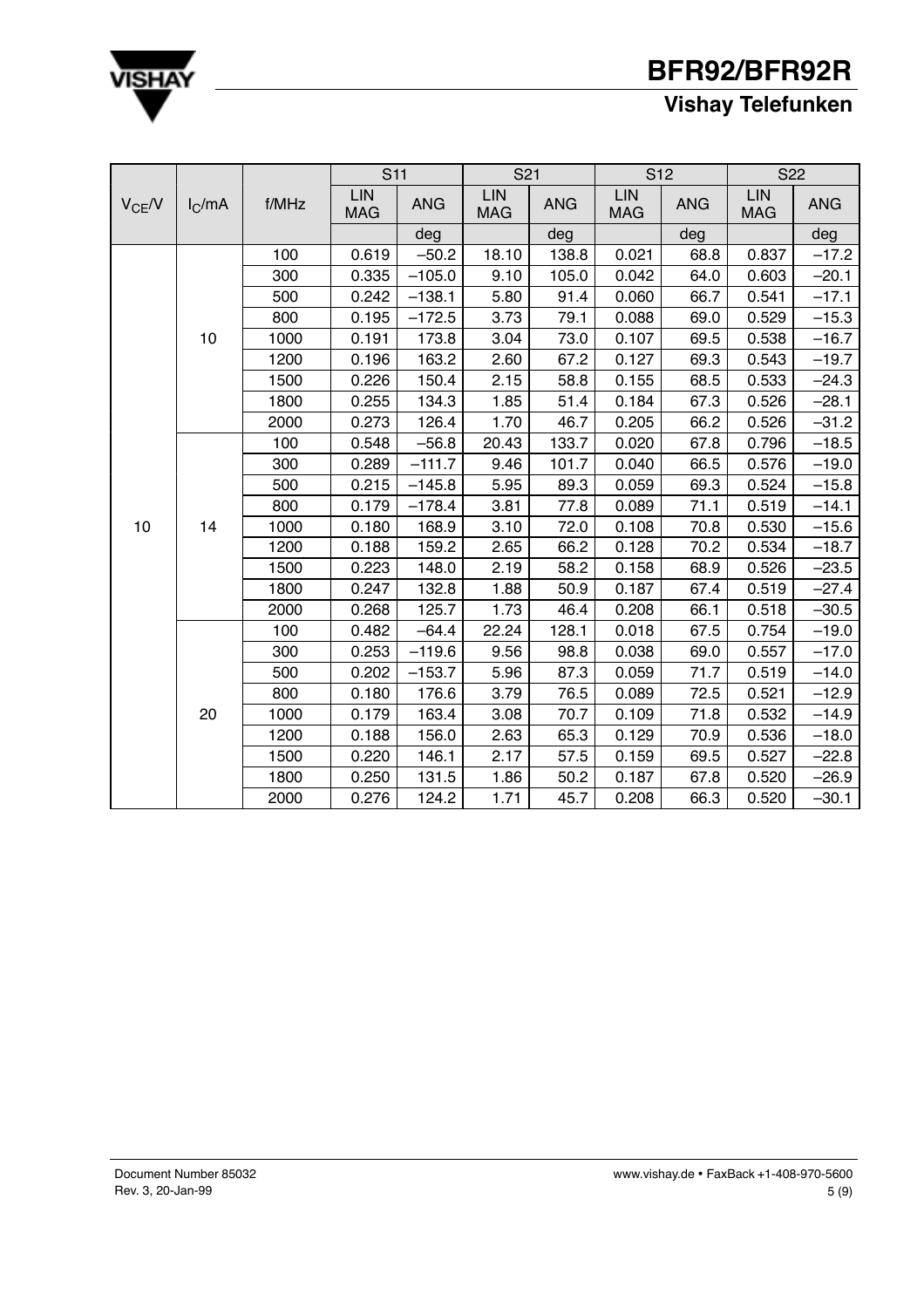

# **Vishay Telefunken**













Figure 3. Collector Base Capacitance vs. Collector Base Voltage



Figure 4. Noise Figure vs. Collector Current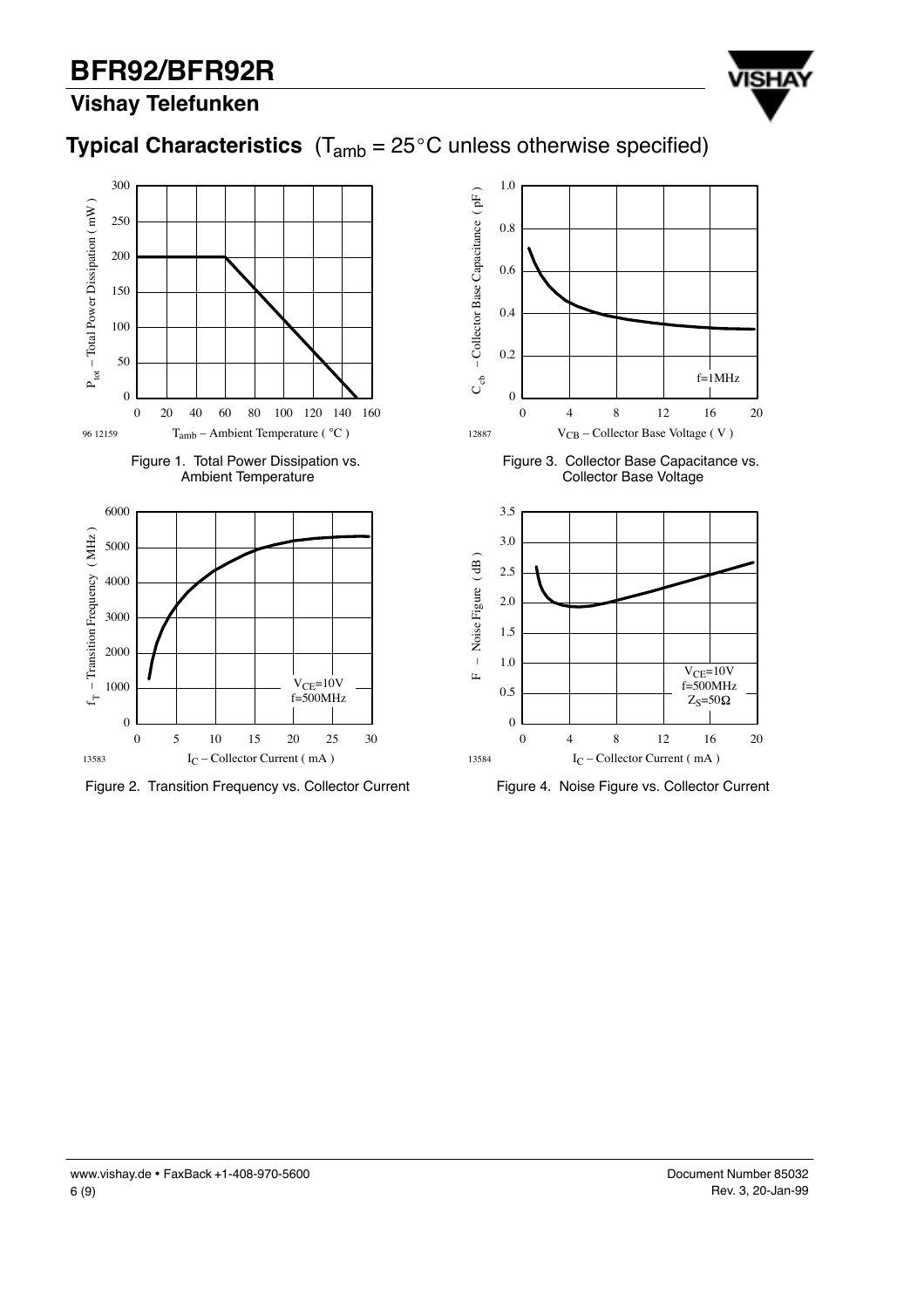

**BFR92/BFR92R Vishay Telefunken**

 $V_{CE}$  = 10 V, I<sub>C</sub> = 14 mA, Z<sub>0</sub> = 50  $\Omega$ 

 $S_{11}$ 









Figure 6. Forward transmission coefficient







 $S_{22}$ 



Figure 8. Output reflection coefficient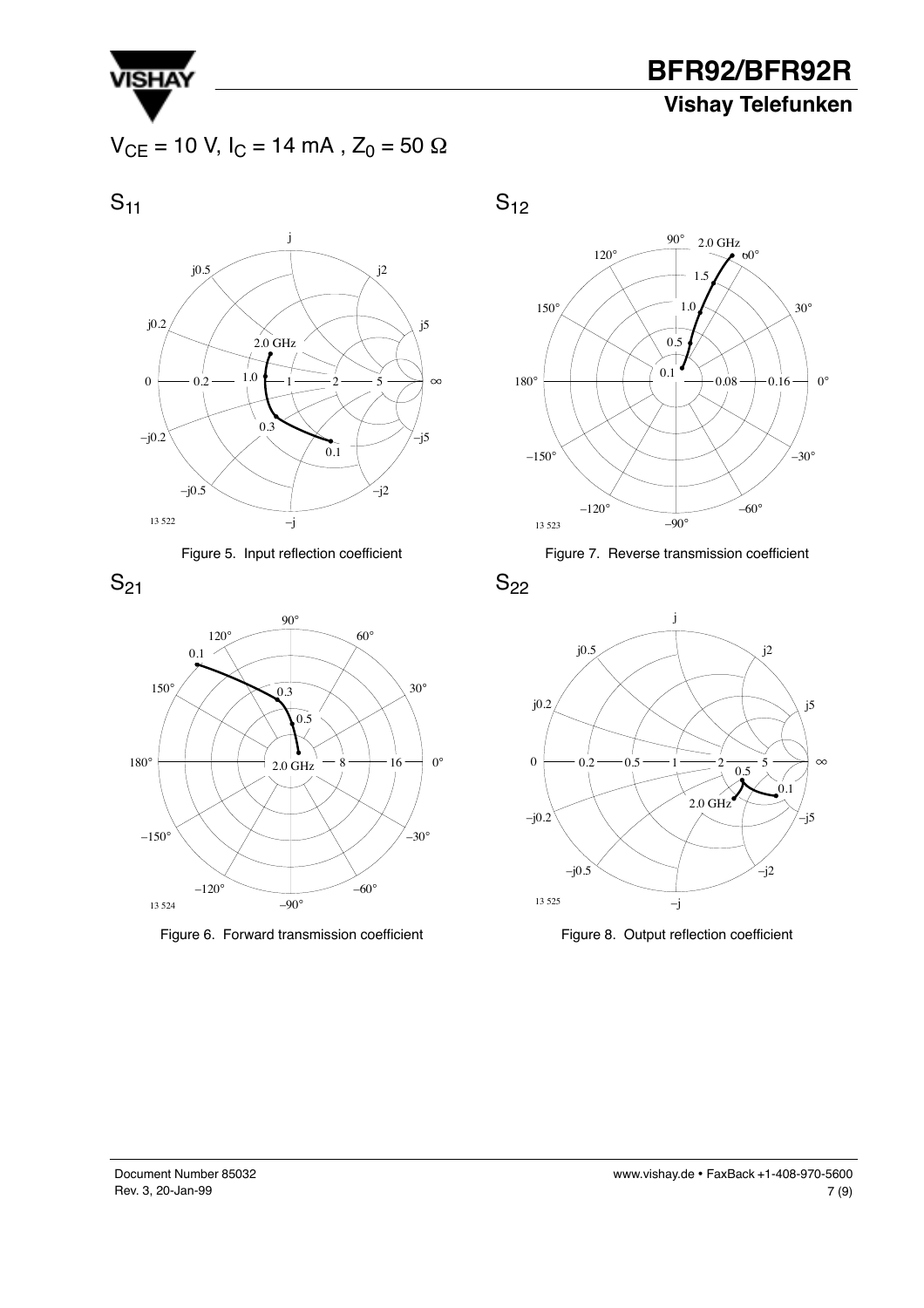## **Vishay Telefunken**





technical drawings<br>according to DIN<br>specifications

**VISHA** 

## **Dimensions of BFR92R in mm**



Document Number 85032